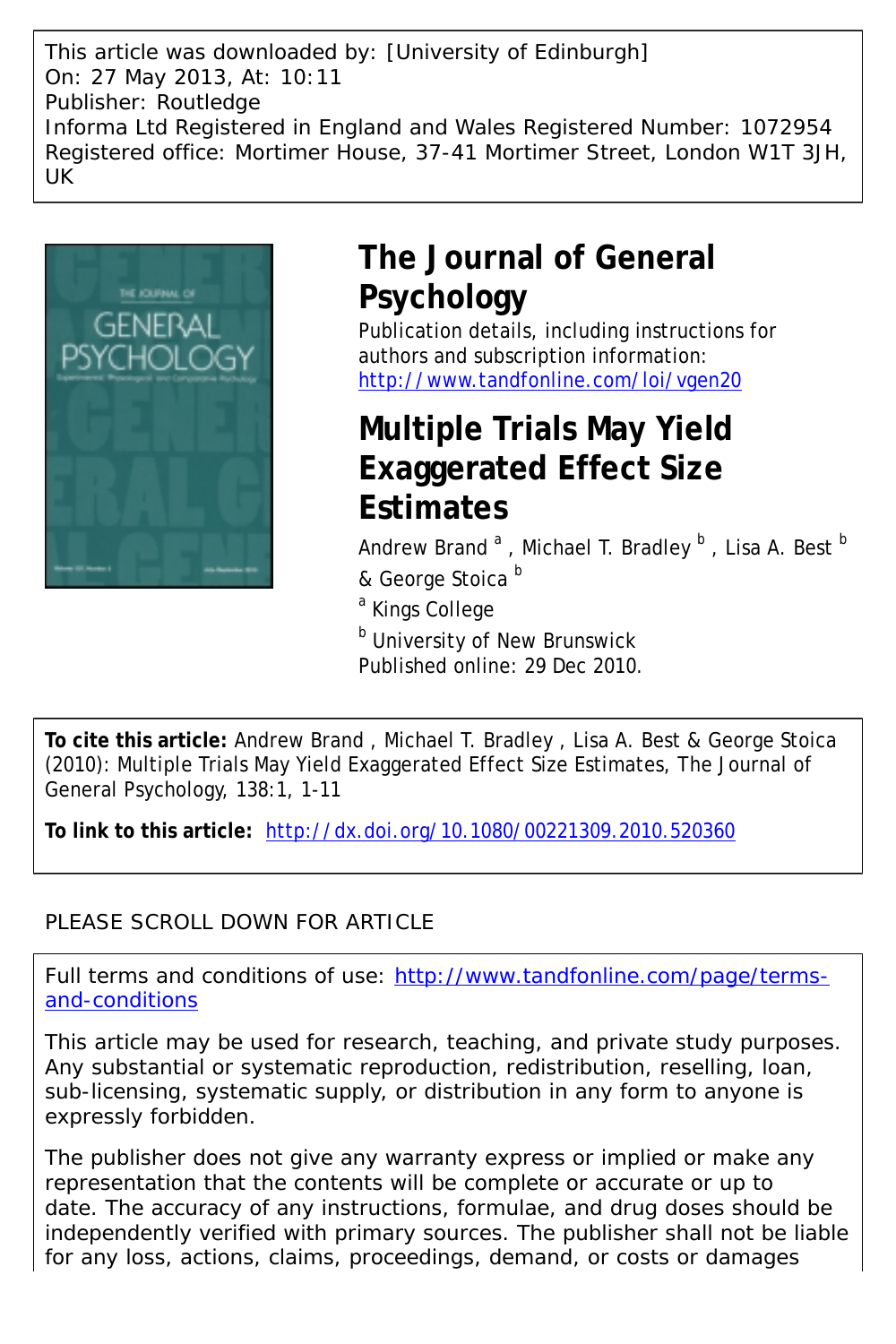whatsoever or howsoever caused arising directly or indirectly in connection with or arising out of the use of this material.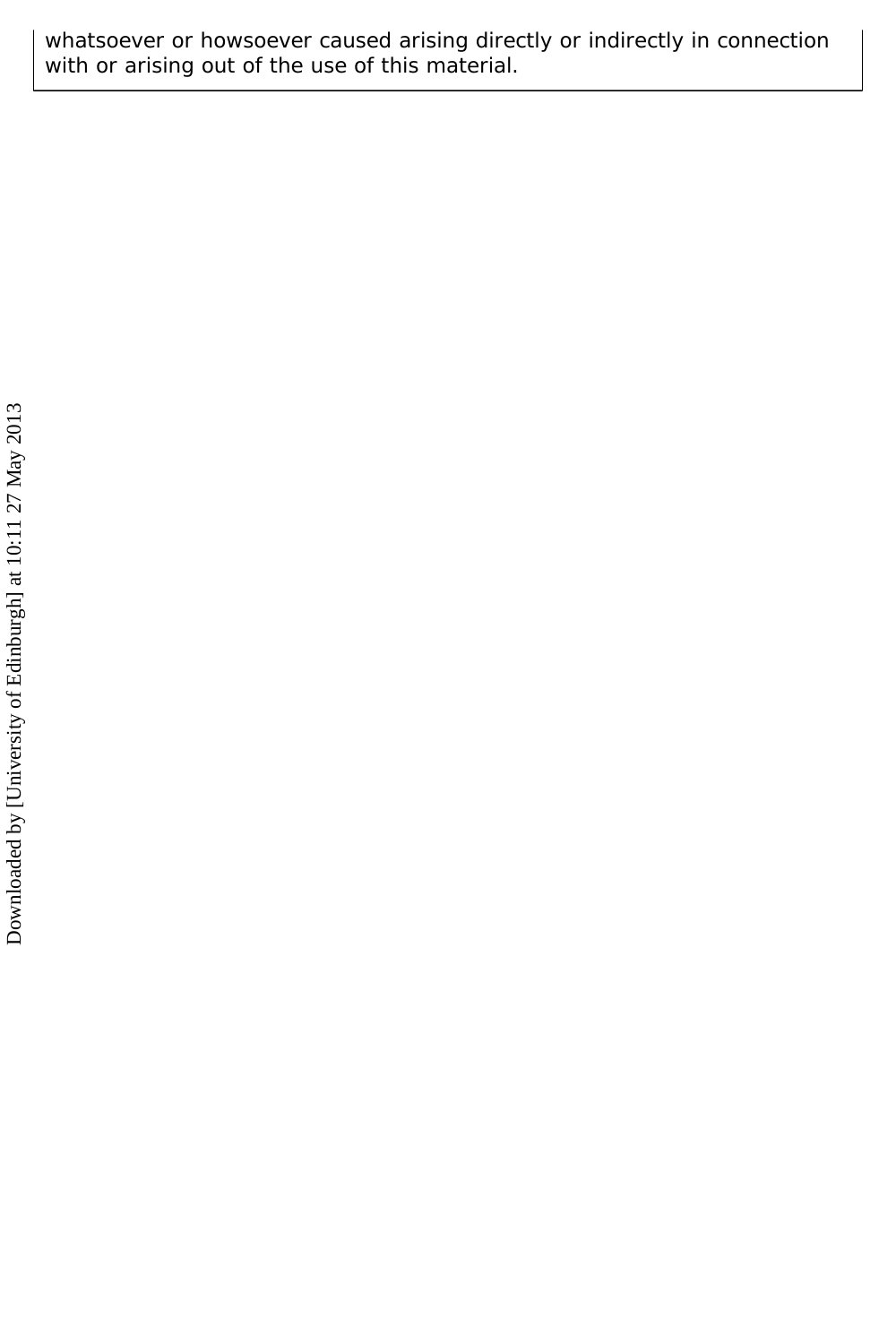# Multiple Trials May Yield Exaggerated Effect Size Estimates

ANDREW BRAND *Kings College*

MICHAEL T. BRADLEY LISA A. BEST GEORGE STOICA *University of New Brunswick*

ABSTRACT. Published psychological research attempting to support the existence of small and medium effect sizes may not have enough participants to do so accurately, and thus, repeated trials or the use of multiple items may be used in an attempt to obtain significance. Through a series of Monte-Carlo simulations, this article describes the results of multiple trials or items on effect size estimates when the averages and aggregates of a dependent measure are analyzed. The simulations revealed a large increase in observed effect size estimates when the numbers of trials or items in an experiment were increased. Overestimation effects are mitigated by correlations between trials or items, but remain substantial in some cases. Some concepts, such as a P300 wave or a test score, are best defined as a composite of measures. Troubles may arise in more exploratory research where the interrelations among trials or items may not be well described.

Keywords: effect size, multiple items, regression/correlational designs, repeated measures

DESPITE CRITICISMS, NULL HYPOTHESIS SIGNIFICANCE TESTING (NHST) remains the norm in psychological research. Although the flaws of relying solely on NHST are increasingly recognized (i.e., Gliner, Leech, and Morgan, 2002; Hubbard & Lindsay, 2008; Trafimow, 2003; Trafimow & Rice, 2009), many researchers rely solely on these techniques. To counter this reliance, The American Psychological Association (APA) Task Force on Statistical Inference (Wilkinson & the APA Task Force on Statistical Inference, 1999, p. 399) suggested that researchers should "always provide some effect size estimate when reporting a *p* value."

*Address correspondence to Lisa A. Best, Psychology, PO Box 5050, Saint John, New Brunswick E2L 4L5, Canada; lbest@unb.ca (e-mail).*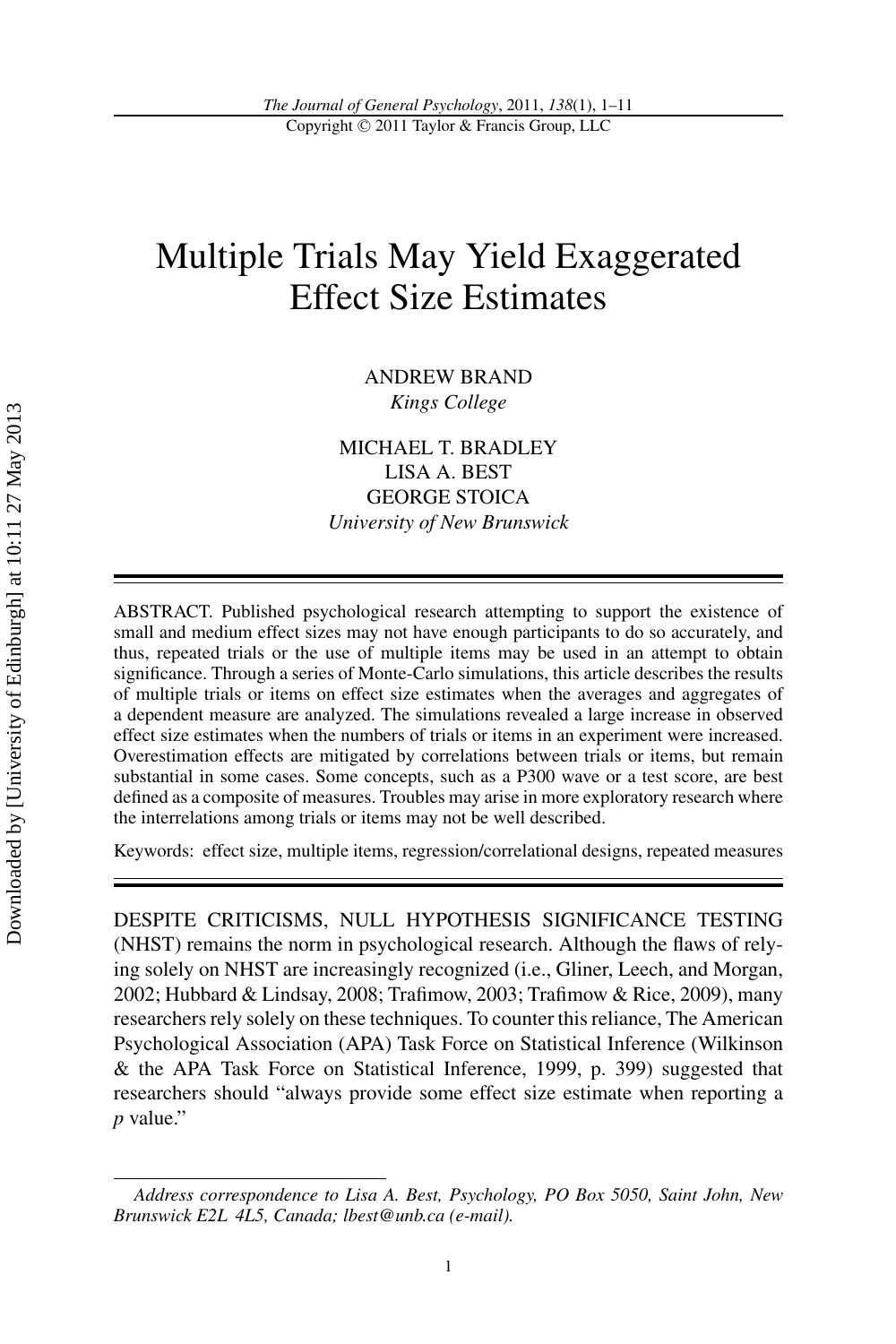The effect size is a descriptive measure of the magnitude of the association between two variables. Effect sizes show how much manipulating an independent variable changes a dependent variable. A commonly calculated and cited effect size is the Cohen's *d* (Cohen, 1962, 1988). Cohen's *d* is a standardized effect size. It expresses the magnitude of the difference between two independent group means in standardized deviation units that are metric free. Standardized effect sizes such as Cohen's d can be used to compare effects across an entire literature in which different researchers have used different measures of the dependent variable. An implication of the Wilkinson (1999) recommendation is that effect sizes such as Cohen's d may become a central statistical finding of a study, since it reports the magnitude of an effect as opposed to whether it merely exists. It also promotes meta-analytical thinking (i.e., statistical comparisons across studies). Thus, accurate precise measures of effect size and an understanding of variables that influence effect sizes are important considerations.

Ideally, in an unbiased fashion, effect sizes should reflect the relationship between levels of a variable (drug doses) and a dependant variable (i.e., well-being). Unfortunately, due to the typically small sample sizes in psychology research and a prevalent bias for journals to publish research that has obtained statistically significant results ( $p < 0.05$ ), only part of the distribution of potential effect sizes is published. Stated more formally, the statistical power of published psychological research to detect small and medium size effects has been shown to be low (Cohen, 1962; Rossi, 1990; Sedlmeier & Gigerenzer, 1989), and, as a consequence, published psychological research tends to overestimate true effect sizes (Brand, Bradley, Best, & Stoica, 2008; Kraemer, Gradner, Brooks, & Yesavage, 1998). Furthermore, meta-analyses and power-analyses using overestimates of effect size will produce misleading results. The meta-analyses will overestimate population effect sizes, and the subsequent power-analyses will underestimate sample sizes required to obtain statistically significant results (e.g., Muncer, Craigie, & Holmes, 2002).

When using NHST, researchers want to maximize the likelihood that they will be able to reject the null hypothesis and find support for their alternative hypothesis. One way to increase the likelihood of obtaining statistical significance is to simply increase sample size. Sometimes, because the number of participants locally available is limited and the sample size required to obtain sufficient statistical power is large (sizeable), this method may not be feasible. For example, for a two-group between subjects design to have 80% power and detect a small effect  $(d = .20)$  at the  $p = .05$  level, 788 participants would be required. Researchers could also obtain statistical significance by decreasing the error variance of the dependent measure. Typically, to decrease the error variance, researchers design experiments that include stringent control over potentially influential but theoretically irrelevant variables (e.g., differing times of day for groups) or culling of items of low relevance. This approach is not always practical, because it can require substantial pretesting of various experimental designs and measures.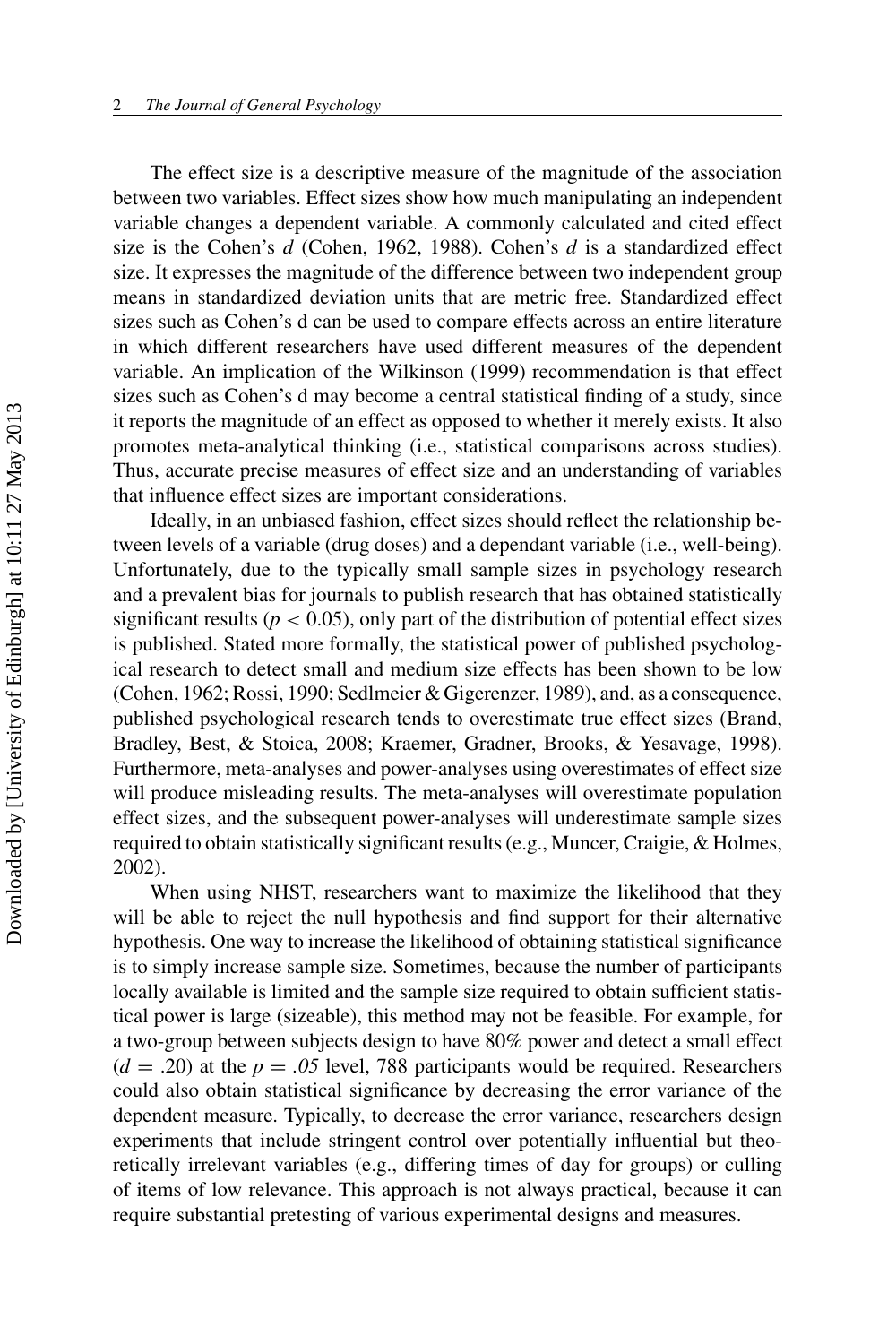Although the effects of increasing sample size on measurement and controlling for extraneous variability have been well documented, a third way to increase the likelihood of rejecting the null hypothesis is to increase the number of data points by having each participant complete multiple trials or respond to multiple items of the dependent measure. The effect that this tactic has on obtaining significance is dependent upon how the repeated measures are handled. An analysis using trial data as a within subjects factor in a split-plot ANOVA will not result in increased statistical power with additional trials (see, Bradley & Russell 1998; Overall 1996); however, researchers more commonly aggregate or average item or trial data. For example, in the August 2008 issue of *Journal of Experimental Psychology: General*, for all of the experiments in which a dependent measure was repeated for each participant, statistical analyses were conducted on either the aggregate or average of the dependent measures. Moreover, if researchers aggregate or average participants' data across all the trials and then use a between-subjects design (i.e., different subjects in different conditions) with these aggregates and averages as a single measure of the dependent variable, there will be an augmentation in the estimate of effect size.

Statisticians in the medical sciences have reported that the apparent augmentation of effect size with a subsequent increase in power is influenced by correlations between data from different trials (Frison & Pocock, 1992; Vickers, 2003). For instance, when the correlation between trial data is high, in that the magnitude of the dependent measure is consistent across trials (i.e., participants who score high on a trial will score high on the others trials, and conversely, participants who score low on one trial will score low on the others trials) effect size is not augmented by increasing the number of trials. Whereas, when the correlation between trial data is low, in that the magnitude of the dependent measure is inconsistent across trials (i.e., participants who score high on a trial will not necessarily score high on the others trials, and conversely, participants who score low on one trial will not necessarily score low on the others trials) effect size is augmented by increasing the number of trials. Although the effect that increasing the number of trials has on statistical power has been described for various trial data correlations, the effect that increasing the number of trials has upon effect sizes estimation has not. Such a description is necessary since researchers could, in following the recommendations of Wilkinson and the APA Task Force on Statistical Inference (1999), report exaggerated effect sizes without a full awareness of the size of the exaggeration.

If significance testing diminishes in importance, then the reporting of effect sizes may become the primary result of interest. If the effect size is a legitimate reflection of the phenomena under study, valid interpretations could be drawn, whereas, distortions in effect size due to repetitions could result in interpretation problems. The problems are twofold: First, increasing the number of trials or items in a single study can lead to distortions within that study; and, second, if the distortions vary across studies, it would be difficult to compare the results of several studies. Given the widespread practice of averaging or aggregating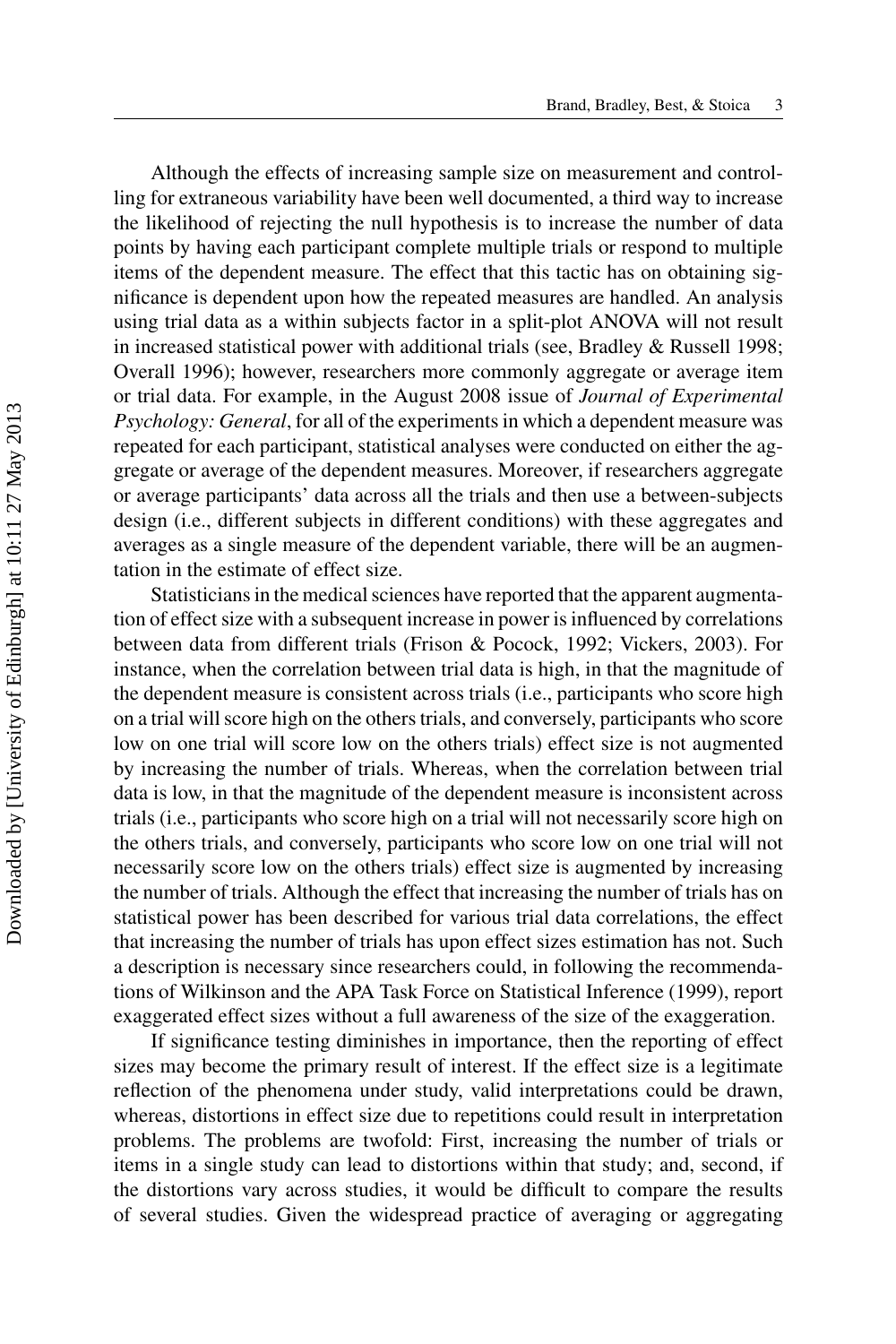trial/item data, the point of this article is to more precisely outline, through the use of Monte-Carlo simulations, how this method of analyzing multiple trial/item data affects effect size estimations over a variety of correlations amongst the trials. Our primary goal then is to describe the joint effects of repetition and intercorrelation on effect size estimates.

### **The Monte-Carlo Simulations**

The simulation was conducted using the statistical package R (R Development Core Team, 2009, http://www.r-project.org/).<sup>1</sup> The simulation was based on Cohen's *d* standardized effect size. Cohen's *d* is calculated by dividing the mean difference between two independent groups by the pooled standard deviation, which is a weighted average of the standard deviation of the two groups. The simulation involved varying three factors: true effect size (e.g.,  $d = 0.20$ ,  $d =$ 0.50, and  $d = 0.80$ ), the average correlation between trial data (e.g., 0, 0.20, 0.50, 0.80, and 1) and the number of trials in an experiment (e.g., 1, 5, 10, 20, and 30). For each of the 76 different combinations of the factors 100,000 experiments were simulated. This resulted in a total of 7,600,000 simulated experiments.

A control distribution with a standard normal distribution of 1,000,000 values, a mean of 10, and a standard deviation of 2 was generated for each trial in the experiment. The values from the control distributions were then placed in a matrix, in which a row represented each participant and a column represented each trial in an experiment. The cells in the columns (i.e., data for a given trial) were then rearranged so that the average correlation between columns (i.e., trial data) was obtained. To achieve this, all the values in a column were placed in ascending order, and then a given number of values were randomly rearranged. To create the experimental data, this procedure was repeated using different means to produce the different effect sizes (e.g.,  $M = 10.40$  when  $d = 0.20$ ;  $M = 11.00$  when  $d =$ 0.5; and  $M = 11.60$  when  $d = 0.8$ ).

Based on the results of the survey of statistical power of psychological research and typical sample sizes used in psychological research (Rossi, 1990), a simulated experiment involved 76 participants. To simulate an experiment, 38 rows from the control data matrix and 38 rows from the experimental data matrix were randomly selected, and the aggregates (sum) and (mean) averages for these rows were calculated. The observed effect size from a simulated experiment was calculated. For each set of 100,000 simulated experiments, the means for the observed effect size, the percentage of the differences between the mean observed effect size, and the true effect size were calculated. These results are summarized in Tables 1, 2, and 3. The results from multitrial experiments in which aggregates were used as the dependent measure were identical to the results from those in which averages were used as the dependent measure. Thus, the values in Tables 1, 2, and 3 refer to multitrial experiments in which *either* averages or aggregates of the dependent measure were analyzed.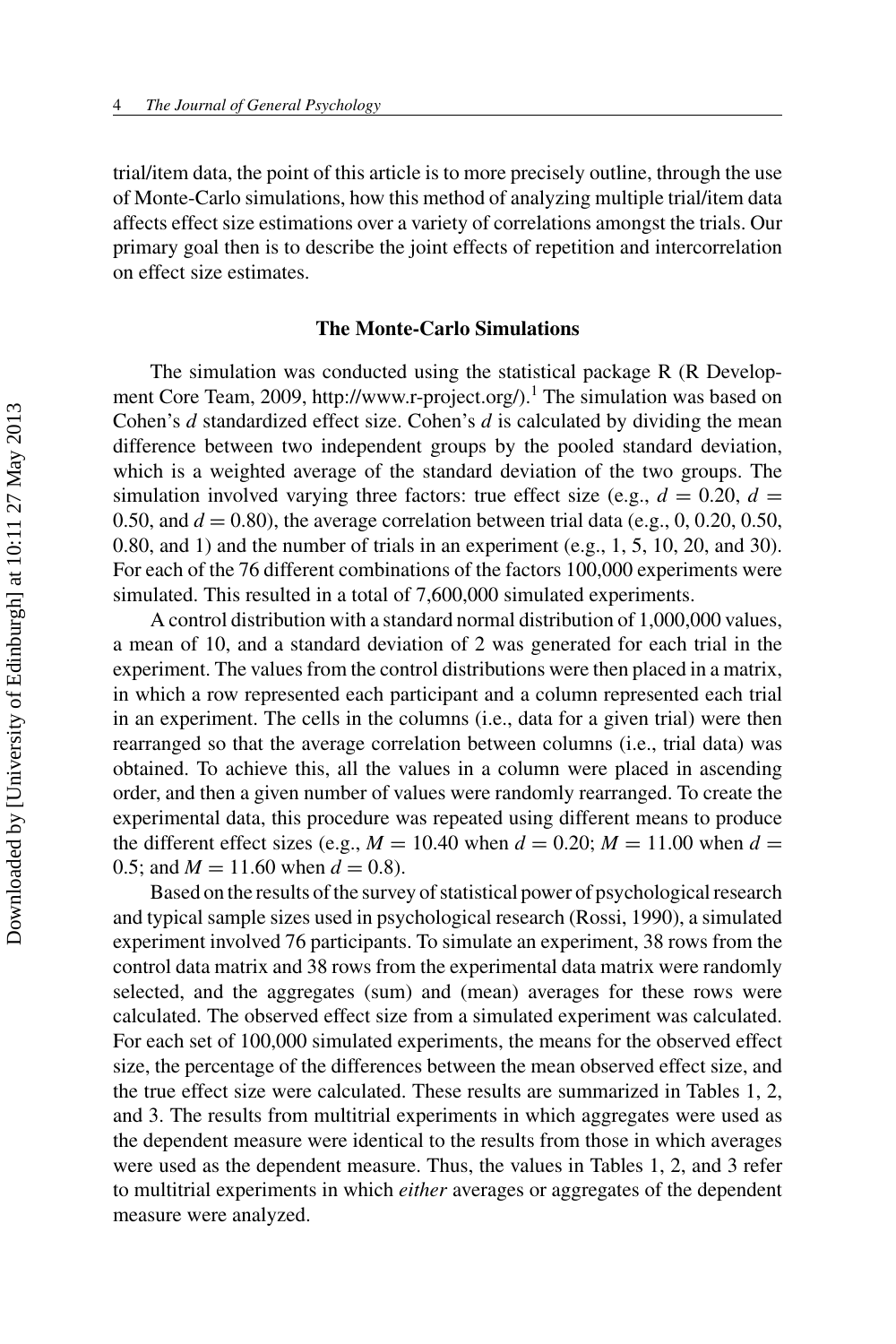**TABLE 1. Mean Observed Effect Size and the Mean Percentage of the Effects Size Distortion as a Function of the Correlation Between Trial Data and the Number of Trials in the Experiment When the True Effect Size is Small**  $(d = 0.20)$ 

| Variable                                                                        | Trials in the experiment |                  |             |                  |                  |  |
|---------------------------------------------------------------------------------|--------------------------|------------------|-------------|------------------|------------------|--|
|                                                                                 | 1                        | 5                | 10          | 20               | 30               |  |
| Correlation between trial<br>$data = 0$                                         |                          |                  |             |                  |                  |  |
| M observed effect size<br>% effect size distortion<br>Correlation between trial | 0.20<br>$\Omega$         | 0.46<br>130      | 0.65<br>225 | 0.92<br>360      | 1.12<br>460      |  |
| $data = 0.2$                                                                    |                          |                  |             |                  |                  |  |
| M observed effect size<br>% effect size distortion<br>Correlation between trial | 0.21<br>5                | 0.34<br>70       | 0.39<br>95  | 0.42<br>110      | 0.43<br>115      |  |
| $data = 0.5$<br>M observed effect size                                          | 0.20                     | 0.27             | 0.28        | 0.28             | 0.29             |  |
| % effect size distortion<br>Correlation between trial<br>$data = 0.8$           | $\Omega$                 | 35               | 40          | 40               | 45               |  |
| M observed effect size<br>% effect size distortion                              | 0.20<br>$\Omega$         | 0.22<br>10       | 0.23<br>15  | 0.23<br>15       | 0.23<br>15       |  |
| Correlation between trial<br>$data = 1.0$                                       |                          |                  |             |                  |                  |  |
| M observed effect size<br>% effect size distortion                              | 0.20<br>$\overline{0}$   | 0.20<br>$\Omega$ | 0.21<br>5   | 0.20<br>$\Omega$ | 0.20<br>$\Omega$ |  |

The Monte-Carlo simulation revealed that when a between subjects analysis was used with no correlation between trials, the observed effect size was equivalent to the effect size put into the design for single trial experiments and was substantially higher in multiple-trial experiments than in single trial experiments. For the aggregate measure, this occurs because the mean difference between the control group and the experimental group (i.e., the numerator of the effect size) increased as the number of trials increased, whereas for the average measure, the effect is due to the fact that the pooled standard deviation (i.e., the denominator of the effect size) decreases as the number of trials increases. Tables 1, 2, and 3 not only show that the observed effect sizes from multitrial experiments are larger than those seen with a single trial experiment, but that the magnitude of the observed effect is moderated by the correlation between trial data. Although it is not necessarily surprising that items that are not perfectly correlated result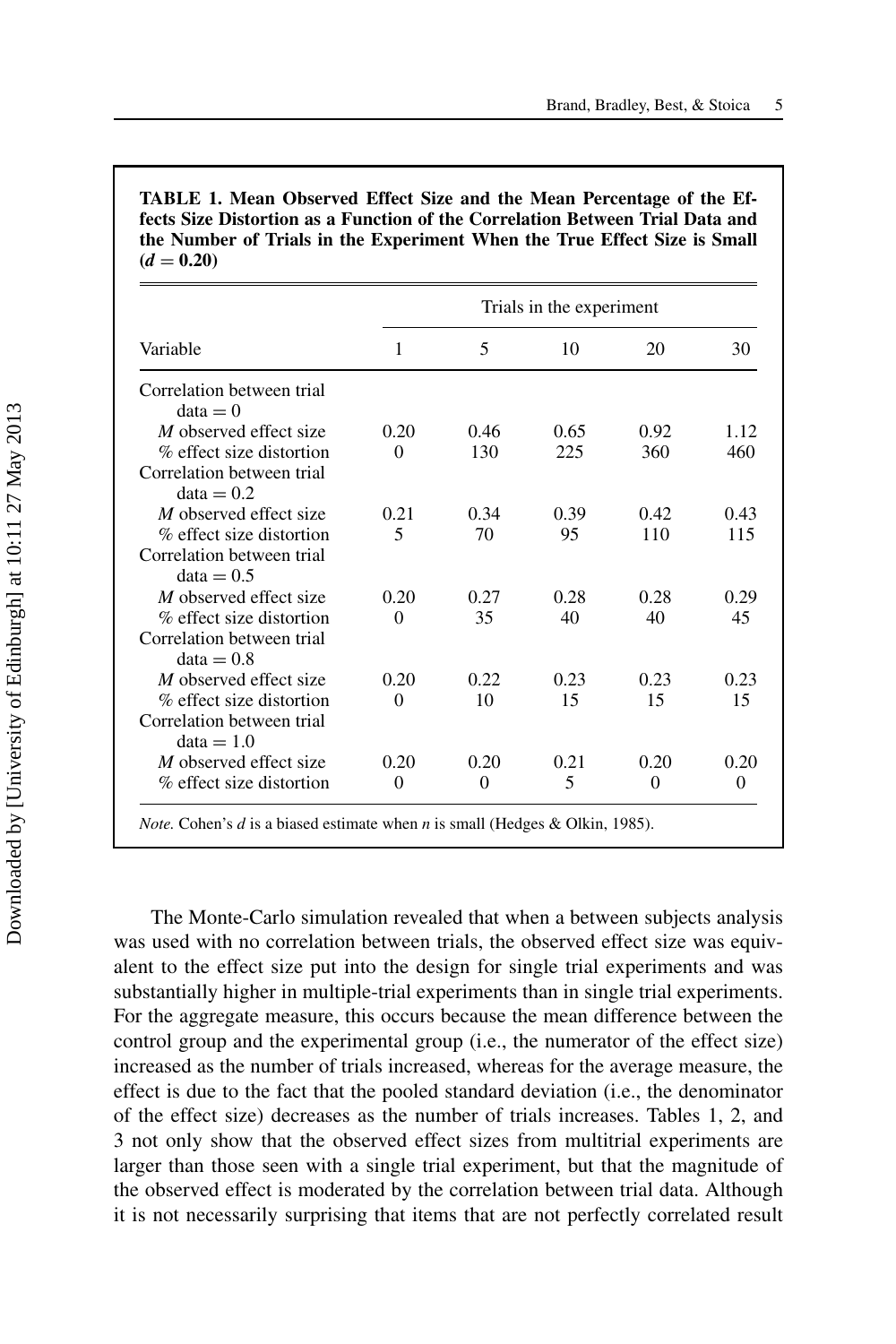### **TABLE 2. Mean Observed Effect Size and the Mean Percentage of the Effects Size Distortion as a Function of the Correlation Between Trial Data and the Number of Trials in the Experiment When the True Effect Size is Medium**  $(d = 0.50)$

| Variable                                  | Trials in the experiment      |                |                |                |      |  |
|-------------------------------------------|-------------------------------|----------------|----------------|----------------|------|--|
|                                           | 1                             | 5              | 10             | 20             | 30   |  |
| Correlation between trial<br>$data = 0$   |                               |                |                |                |      |  |
| M observed effect size                    | 0.51                          | 1.14           | 1.62           | 2.29           | 2.80 |  |
| % effect size distortion                  | $\mathfrak{D}$                | 128            | 224            | 358            | 460  |  |
| Correlation between trial<br>$data = 0.2$ |                               |                |                |                |      |  |
| M observed effect size                    | 0.51                          | 0.85           | 0.97           | 1.04           | 1.07 |  |
| % effect size distortion                  | $\mathfrak{D}$                | 70             | 94             | 108            | 114  |  |
| Correlation between trial<br>$data = 0.5$ |                               |                |                |                |      |  |
| M observed effect size                    | 0.51                          | 0.66           | 0.69           | 0.71           | 0.72 |  |
| % effect size distortion                  | $\overline{c}$                | 32             | 38             | 42             | 44   |  |
| Correlation between trial<br>$data = 0.8$ |                               |                |                |                |      |  |
| M observed effect size                    | 0.51                          | 0.56           | 0.57           | 0.57           | 0.57 |  |
| % effect size distortion                  | $\mathfrak{D}_{\mathfrak{p}}$ | 12             | 14             | 14             | 14   |  |
| Correlation between trial<br>$data = 1.0$ |                               |                |                |                |      |  |
| M observed effect size                    | 0.51                          | 0.51           | 0.51           | 0.51           | 0.51 |  |
| % effect size distortion                  | $\overline{c}$                | $\overline{c}$ | $\overline{c}$ | $\overline{c}$ | 2    |  |

in an inaccurate estimate, it is important to note that the effect size distortion was *always* an overestimation and *never* an underestimation. Table 1 shows that an interitem correlation of zero results in extreme distortion (460%). It must be noted, however, that a zero correlation is extremely unrealistic, because repeated measurements, either on the same measure or on related items, are likely to be correlated. When  $r = .2$  and  $r = .5$ , distortions ranging from 35% to 115% occur. When the correlation is high  $(r = .8)$ , the distortions are minimal and, finally, at  $r = 1.0$ , there are essentially no observed effect size increments, although in many cases we might expect a high correlation between trials, and items researchers do not routinely report intertrial and interitem correlations. Furthermore, even when the interitem and intertrial correlation is high  $(r = .8)$ , there is still a 14–15% distortion in the effect sizes. Although this distortion is not as large as for the lower correlations, it is still sizeable and should be of concern to researchers.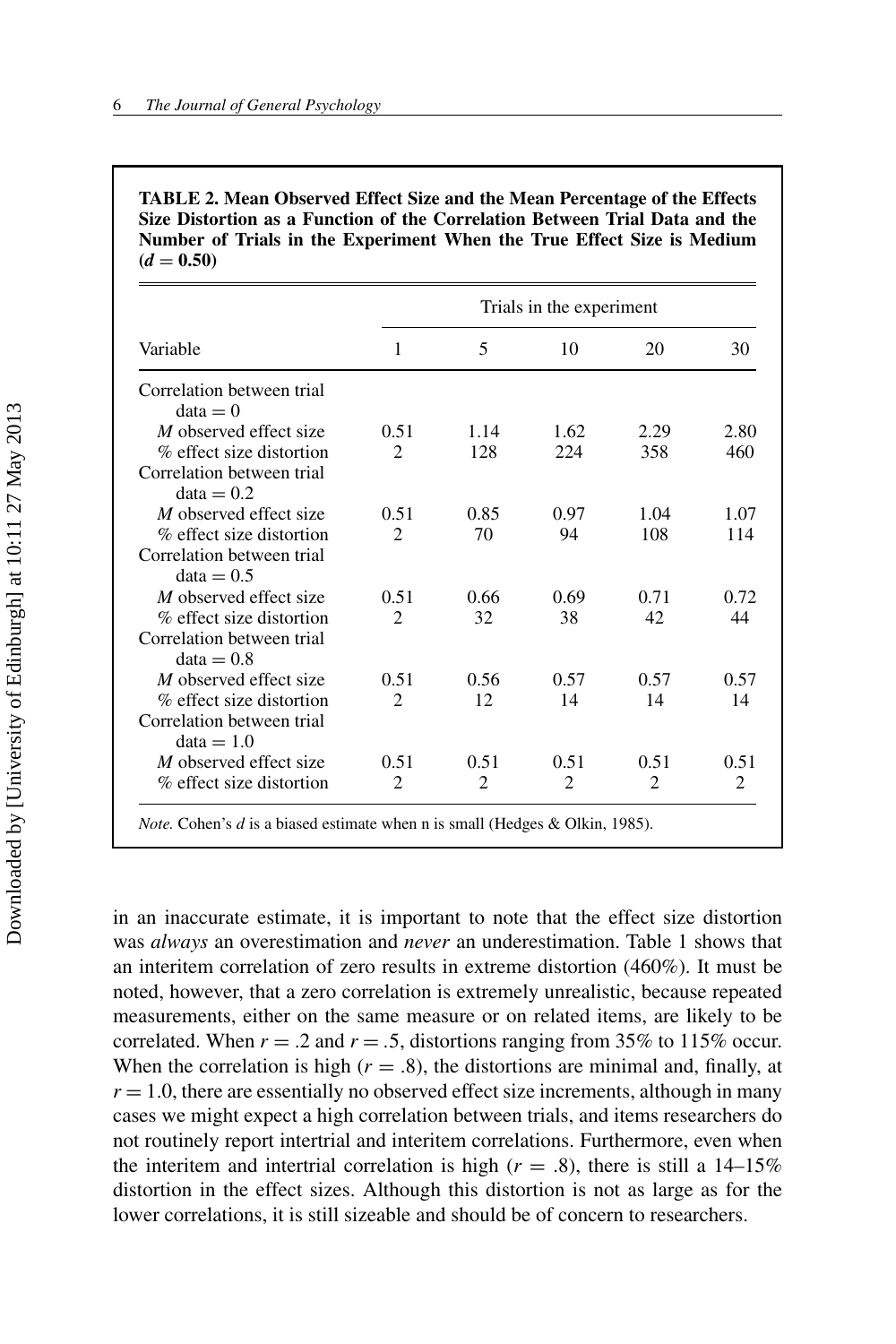**TABLE 3. Mean Observed Effect Size and the Mean Percentage of the Effects Size Distortion as a Function of the Correlation Between Trial Data and the Number of Trials in the Experiment When the True Effect Size is Large**  $(d = 0.80)$ 

| Variable                                                                                        | Trials in the experiment              |                        |             |                        |             |  |
|-------------------------------------------------------------------------------------------------|---------------------------------------|------------------------|-------------|------------------------|-------------|--|
|                                                                                                 | 1                                     | 5                      | 10          | 20                     | 30          |  |
| Correlation between trial<br>$data = 0$                                                         |                                       |                        |             |                        |             |  |
| M observed effect size<br>% effect size distortion<br>Correlation between trial                 | 0.82<br>$\mathfrak{D}_{\mathfrak{p}}$ | 1.83<br>129            | 2.59<br>224 | 3.66<br>358            | 4.48<br>460 |  |
| $data = 0.2$<br>M observed effect size<br>% effect size distortion<br>Correlation between trial | 0.82<br>$\overline{2}$                | 1.37<br>71             | 1.55<br>94  | 1.67<br>109            | 1.72<br>115 |  |
| $data = 0.5$<br>M observed effect size<br>% effect size distortion<br>Correlation between trial | 0.82<br>$\overline{c}$                | 1.06<br>33             | 1.11<br>39  | 1.14<br>42             | 1.15<br>44  |  |
| $data = 0.8$<br>M observed effect size<br>% effect size distortion<br>Correlation between trial | 0.82<br>$\mathcal{D}_{\mathcal{L}}$   | 0.89<br>11             | 0.90<br>12  | 0.91<br>14             | 0.91<br>14  |  |
| $data = 1.0$<br>M observed effect size<br>% effect size distortion                              | 0.82<br>$\overline{c}$                | 0.82<br>$\overline{c}$ | 0.82<br>2   | 0.82<br>$\overline{c}$ | 0.82<br>2   |  |

It is noteworthy that this pattern of increase was repeated across all three effect sizes with the same proportional increase over the trials. For example, considering only conditions with  $r = 0$  and regardless of the true effect size, the percentage of distortion increased from 129% for 5 trials experiments to 460% for 30 trials experiments. As a result, the observed effect sizes from multitrial experiments with a large number of experimental trials substantially overestimate the true effect based on the raw value input. It should be noted that, for simple effect size measures based solely on the mean difference, there is no distortion in effect size when the average measure is employed for a multitrial experiment. However, even though this has been encouraged by Baguley (2009) and Bond, Wiitala, and Richard (2003), researchers rarely report simple effect sizes or conduct metaanalysis using simple effect sizes. Furthermore, the effect size distortion will still occur for unstandardized effect sizes measure if the aggregate measure is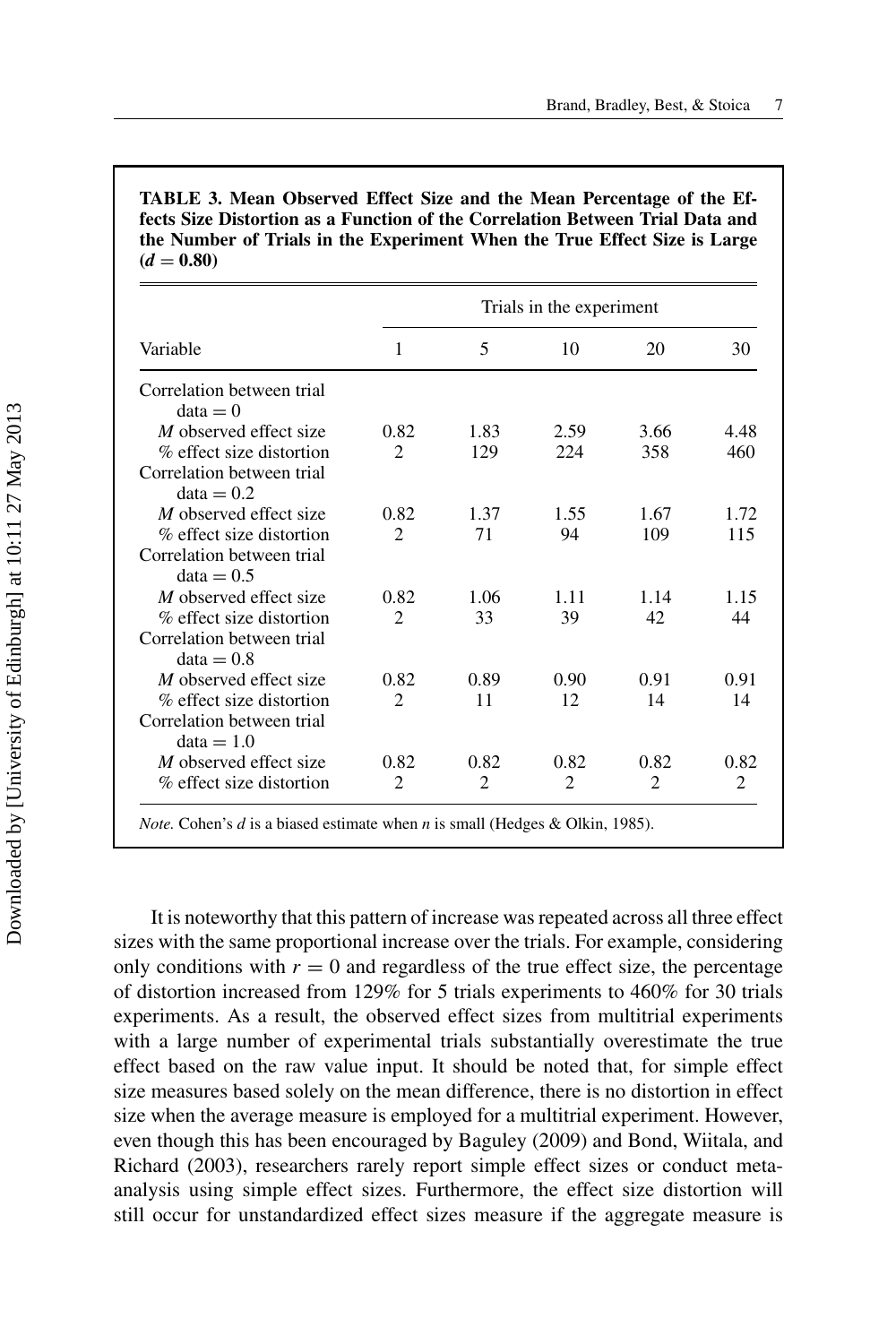employed. This is because increasing the number of trials, when the correlation between trial data is not 1, will increase the mean difference.

#### **Implications of the Monte-Carlo Simulations**

The current results are both profound and mundane depending on the sophistication of the researcher and readers of such studies. Part of the profundity of the results for the current authors was the sheer magnitude of the increase in the observed effect size as the number of trials increase. To appreciate this, we outline the implications for different research scenarios in which a multiple number of trials or test items are used. In one scenario, researchers arbitrarily decide upon the number of trials or test items; for example, a face recognition experiment may have 60 test faces, or a word categorization experiment may have 80 test words. Not only will the observed effect sizes based on aggregates or averages overestimate the true underlying effect sizes to the degree that trials or test items are increased, there is a very good chance that these study results will be incomparable to other results simply because various experimenters have arbitrarily chosen different numbers of trials or test items.

Another incomparable aspect across studies could involve intercorrelations either between trials or items. Researchers who use well-established questionnaires may report the interitem reliabilities (Cronbach's alpha) and generally accept that if the interitem reliability is greater than .8, the test is a reliable measure of an underlying construct. In fact, if the test items are part of a reliable and validated measure in which interrelated items measure various aspects of same concept, the aggregate scores provide a more accurate measure of the phenomenon being investigated and, hence, analyses using these measures are not distorted. For example, the score on a Beck's Depression Inventory (Beck, Ward, & Mendelson, 1961) or Eysenck's Personality Inventory (Eysenck, & Eysenck, 1975) reflect complex concepts not adequately explicable in a one-item questionnaire but definable through several interrelated items.

With a trials effect across a broad range of intercorrelations, effect size changes will influence power such that they are more likely to be found statistically significant and, therefore, be published. As a result, researchers surveying the literature will be under the impression that an effect is considerably larger than it is, and meta-analyses based on the published effect sizes of such a literature will be greatly distorted.

As previously mentioned**,** some concepts are the sum or average of individual interrelated elements. Experimental designs with inherently noisy EEG recordings or reaction times may demand the aggregation or averaging of trial-bytrial data and specific concepts emerge only through repetition. For example, an Evoked Response Potential (ERP) only becomes visible from Electroencephalographic (EEG) recordings through repeated estimates. The trial-by-trial repetition is necessary and reduces variability associated with single trial data. Trial data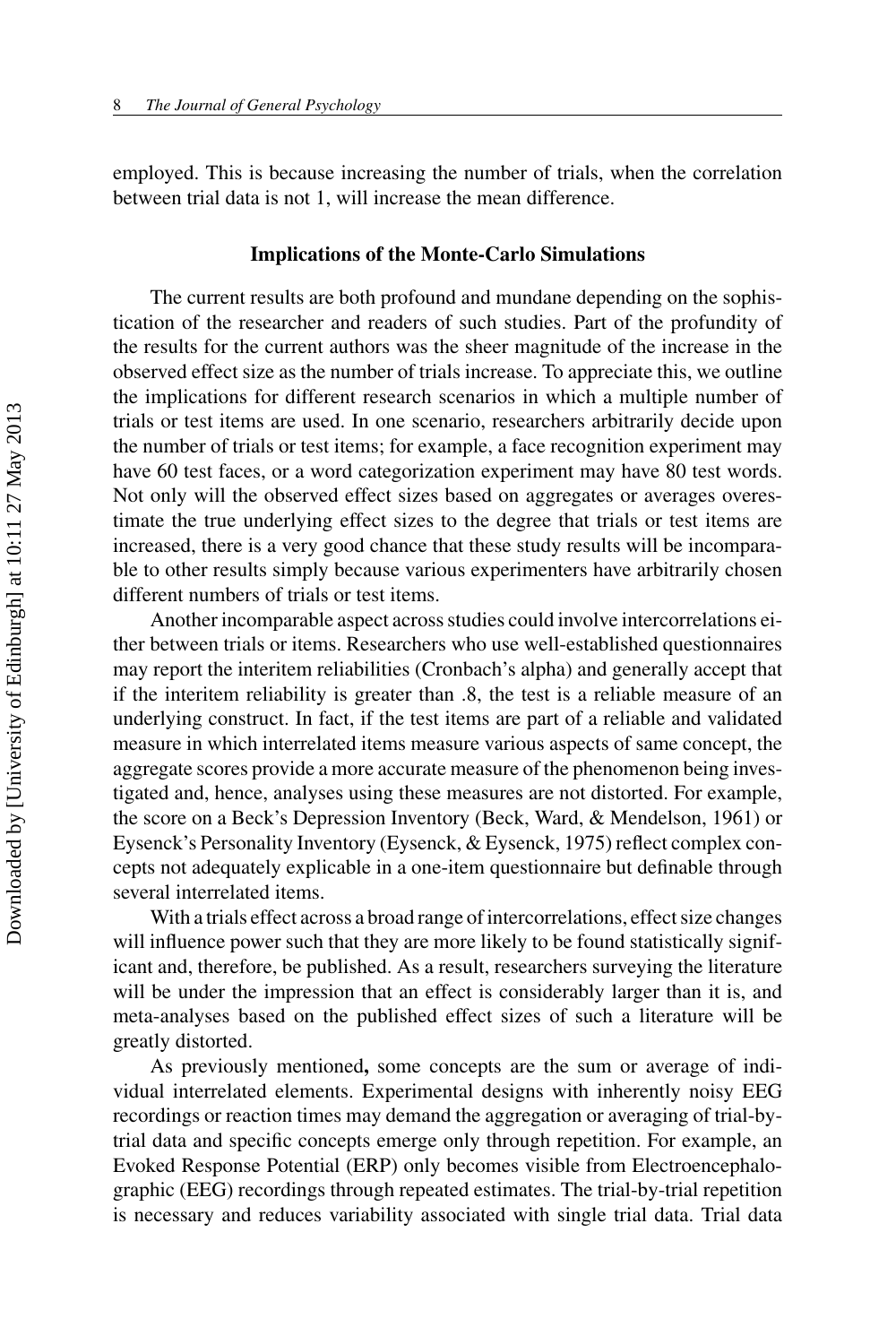is averaged to determine the most probable waveform. The ERP waveforms that were defined by repetition, or more exactly through replication, are the important results of the study. Often, graphical comparisons replace inferential analyses as well. In physiological studies such as these, the averaging of trial-by-trial data is legitimate and is necessary for the evaluation of results. Furthermore, researchers who use these measures typically report the number of trials that are averaged. Ultimately, researchers may come to a consensus as to the optimal number of repetitions for different experimental designs.

It is worth repeating that a mitigating factor involves the correlation between trials and items. We included, to describe the universe of possible outcomes, the improbable situation where the correlation between trials is 0. As correlations strengthen, the augmentation in effect size decreases such that augmentation is zero when  $r = 1.0$ . It is particularly interesting that the effect is strongest in the first five trials and thereafter is strongly muted. That is, there is a 65% growth in effect size with an  $r = .2$  in 5 trials followed by a 25% growth for 10 trials. At an input effect size of .5, the 5-trial increment is approximately 35%, and this increases to 45% with 30 trials. At an  $r = .8$ , the effect size increment is 15% by 30 trials with most of that increment (10%) in the first 5 trials.

We would suggest that one solution to the problems associated with correlated items and trials would be for researchers to simply report the numbers of trials that are being aggregated or averaged and the average correlation between those items or trials. In doing so, readers and other researchers would have a strong sense of the distortion in effect sizes that could occur and provide their audience with an indication of the strength of their results. Given this practice, it might follow that the number of trials or items could be standardized so that there could be guidelines about the number of trials or items that are optimal for specific types of research.

### **Conclusion**

In summary, increasing the number of trials or test items in an experiment distorts observed effect size through increases if aggregates or averages of the dependent measure are analyzed. This article describes this distortion and notes that the increase in effect size creates some complex situations. These situations require judgment because the cost of more trials or test items is the potential distortion of estimates. Hence, the value of analyzing aggregates or averages of a dependent measure from multi-trial experiments depends upon the conceptualization that the researcher has in mind. If the concept is best reflected by an aggregate of measures, then the researcher has to respect the idea that they have an exceptionally powerful design and may want to analyze the results with both a liberal test and the more conservative split-plot design to gain a full understanding of a range of potential effect sizes. In the same spirit, researchers need to be made aware that analyzing aggregates or averages of a dependent measure in multitrial experiments distorts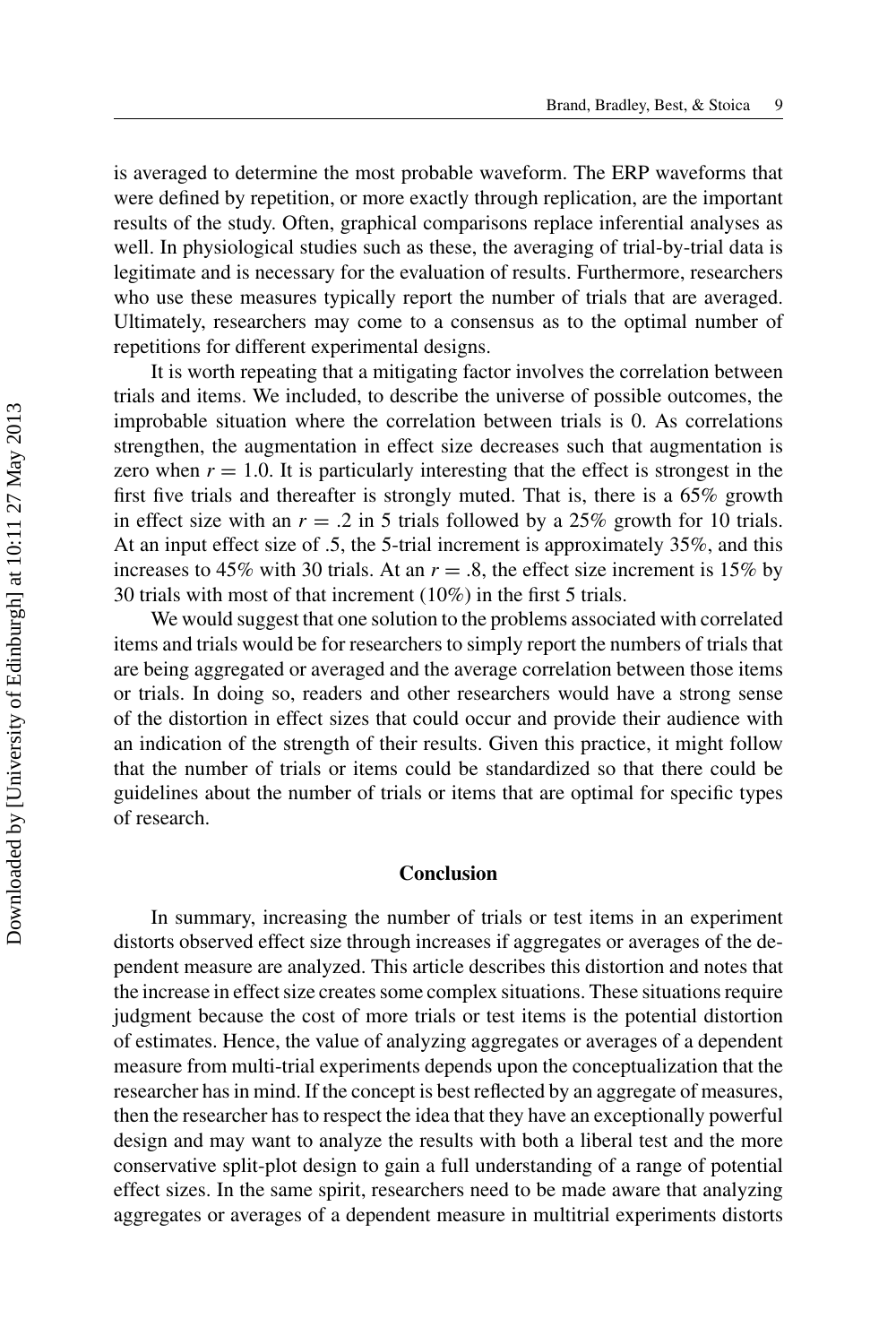effect size estimates. Knowing this means researchers can be cautious when interpreting results from multitrial experiments and meta-analyses that are based on multitrial experiments. The mitigating factor is the degree of correlation between the items or trials, but this factor brings in additional complications related to the coherence or incoherence of the items included in measurement.

#### **NOTE**

1. The R scripts are available from the author on request.

#### **AUTHOR NOTES**

**Andrew Brand** is a software developer for the Department of Psychology at King's College in London. He is also the creator of iPsychExpts (http://www.ipsychexpts.com), a Web site that encourages and promotes the use of Web experiments for conducting psychological research. **Michael T. Bradley** is a professor of psychology at the University of New Brunswick. He has long been interested in statistical issues and has published papers examining the detection of deception. **Lisa A. Best** is an associate professor of psychology at the University of New Brunswick. Her primary research focuses on graphical perception and cognition and the history of data analytic techniques. **George Stoica** is the chair of Mathematical Sciences at the University of New Brunswick in Saint John. His research centres on mathematical finance, probability, and statistics.

#### **REFERENCES**

- Baguley, T. (2009). Standardized or simple effect size: What should be reported? *British Journal of Psychology*, *100*, 603–617.
- Beck, A. T., Ward, C., & Mendelson, M. (1961). Beck Depression Inventory (BDI). *Archives of General Psychiatry*, *4*, 561–571.
- Bond, C. F., Jr., Wiitala, W. L., & Richard, F. D. (2003). Meta-analysis of raw mean differences. *Psychological Methods*, *8*, 406–418.
- Bradley, D. R., & Russell, R. L. (1998). Some cautions regarding statistical power in splitplot designs. *Behavior Research Methods, Instruments, & Computers*, *30*, 462–477.
- Brand, A., Bradley, M. T., Best, L. A., & Stoica, G. (2008). Accuracy of effect size estimates from published psychological research. *Perceptual and Motor Skills*, *106*, 645–649.
- Cohen, J. (1962). The statistical power of abnormal-social psychological research: A review. *Journal of Abnormal and Social Psychology*, *69*, 145–153.
- Cohen, J. (1988). *Statistical power analysis for the behavioral sciences*(2nd ed.). Hillsdale, NJ: Erlbaum.
- Eysenck, H. J., & Eysenck, S. B. G. (1975). *Manual of the Eysenck Personality Questionnaire*. London: Hodder and Stoughton.
- Frison, L. and Pocock, S. J. (1992). Repeated measures in clinical trials: analysis using mean summary statistics and its implication for design. *Statistics in Medicine*, *11*, 1685–1704.
- Gliner, J. A., Leech, N. L., and Morgan, G. A. (2002). Problems with null hypothesis significance testing (NHST): What do the textbooks say? *The Journal of Experimental Education*, *71*(1), 83–92.
- Hubbard, R., & Lindsey, R. M. (2008). Why *p* values are not a useful measure of evidence in statistical significance testing. *Theory & Psychology 18*, 69–88.